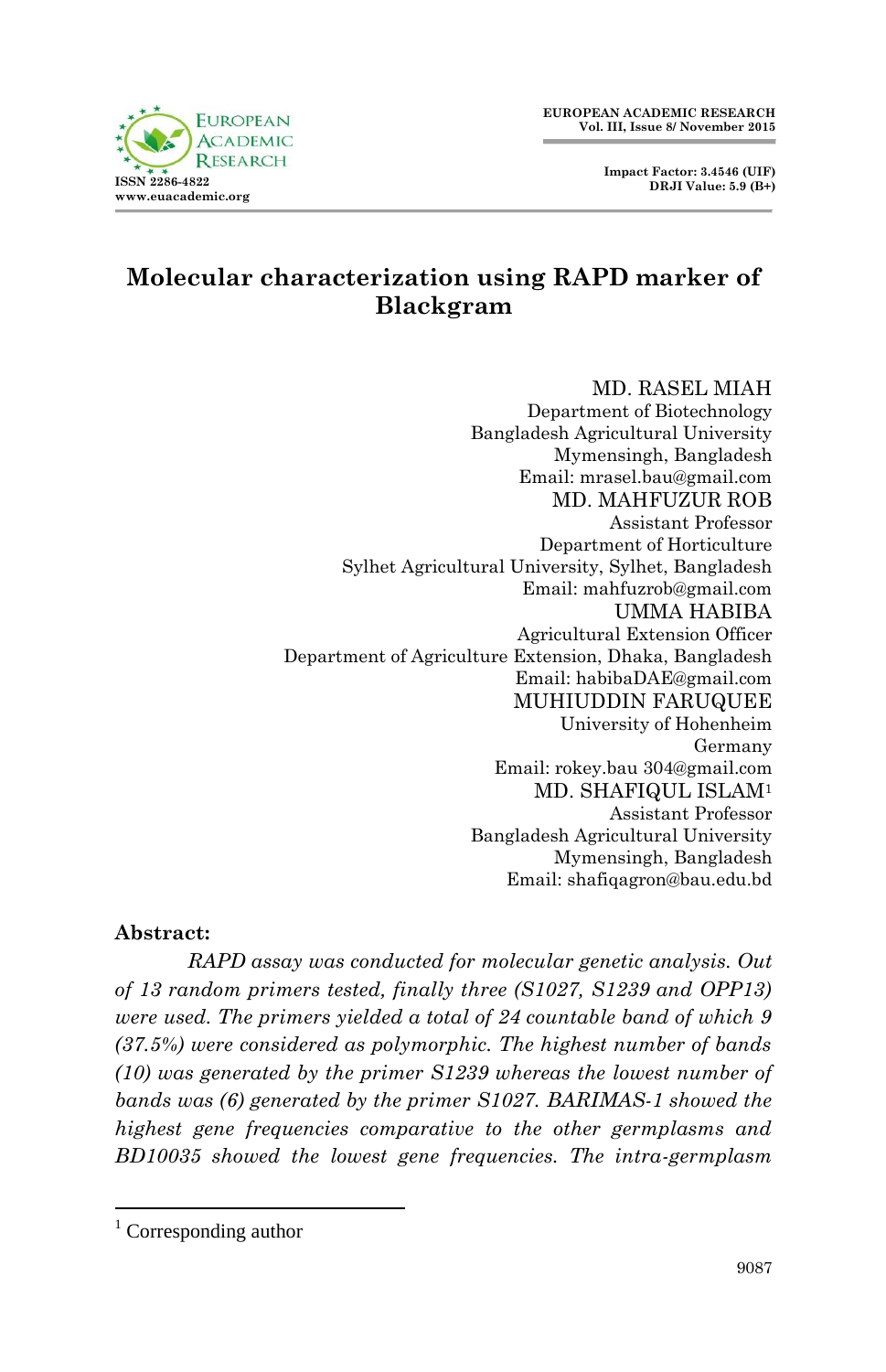*similarity indices (Si) were found higher than the inter germplasm similarity indices (Sij). Among the three primers, OPP13 showed the highest and S1027 showed the lowestintra-germlpasm (100%) similarity indices. The highest Inter-germplasm similarity index (100%) was found between BD10035 vs. BD10042, BD10036 vs. BD10037 and BD10035 vs. BD10047. On the other hand, BARIMAS-2 vs. BD10039 showed the lowest inter-germplasm similarity index. The dendrogram had indicated segregation of ten germplasms of Blackgram into two main clusters. In cluster-I, BARIMAS-1 and BD10034 formed sub cluster-I. BD10039 and BD10047 formed sub cluster II. In cluster II, BARIMAS-2, BD10036, BD10037, and BD10033 formed sub cluster I. Again in sub cluster I BARIMAS-2 alone formed sub sub-cluster I, BD10036 and BD10037 formed sub sub-cluster II, and BD10033 alone formed sub sub-cluster III. BD10035, BD10042 formed sub cluster II. This study indicates the highest genetic variation between BD10036 Vs BD10037 and the lowest genetic variation between BARIMAS-2 Vs BD10039 that can be used for breeding programs to improve Blackgram varieties.*

**Key words**: Black gram, random amplified polymorphic deoxyribonucleic acid, genetic diversity, similarity coefficient.

## **INTRODUCTION**

Blackgram (*Vignamungo* L. Hepper, 2n=22) is a self pollinating and widely cultivated grain legume (Nag *et al*., 2006) belongs to the family Leguminosae, sub-family Papilionaceae. It is one of the most important pulse crops grown in Bangladesh. It contains approximately 25-28% protein, 4.5-5.5% ash, 0.5-1.5% oil, 3.5-4.5% fibre and 62-65% carbohydrate on dry weight basis (Kaul, 1982). Blackgram is one of the rich sources of vegetable protein and some essential mineral and vitamins for human body. It has the ability to fix atmospheric nitrogen. There are numerous techniques available for assessing the genetic variability and relatedness among crop germplasm. DNA based markers are effective and reliable tools for measuring genetic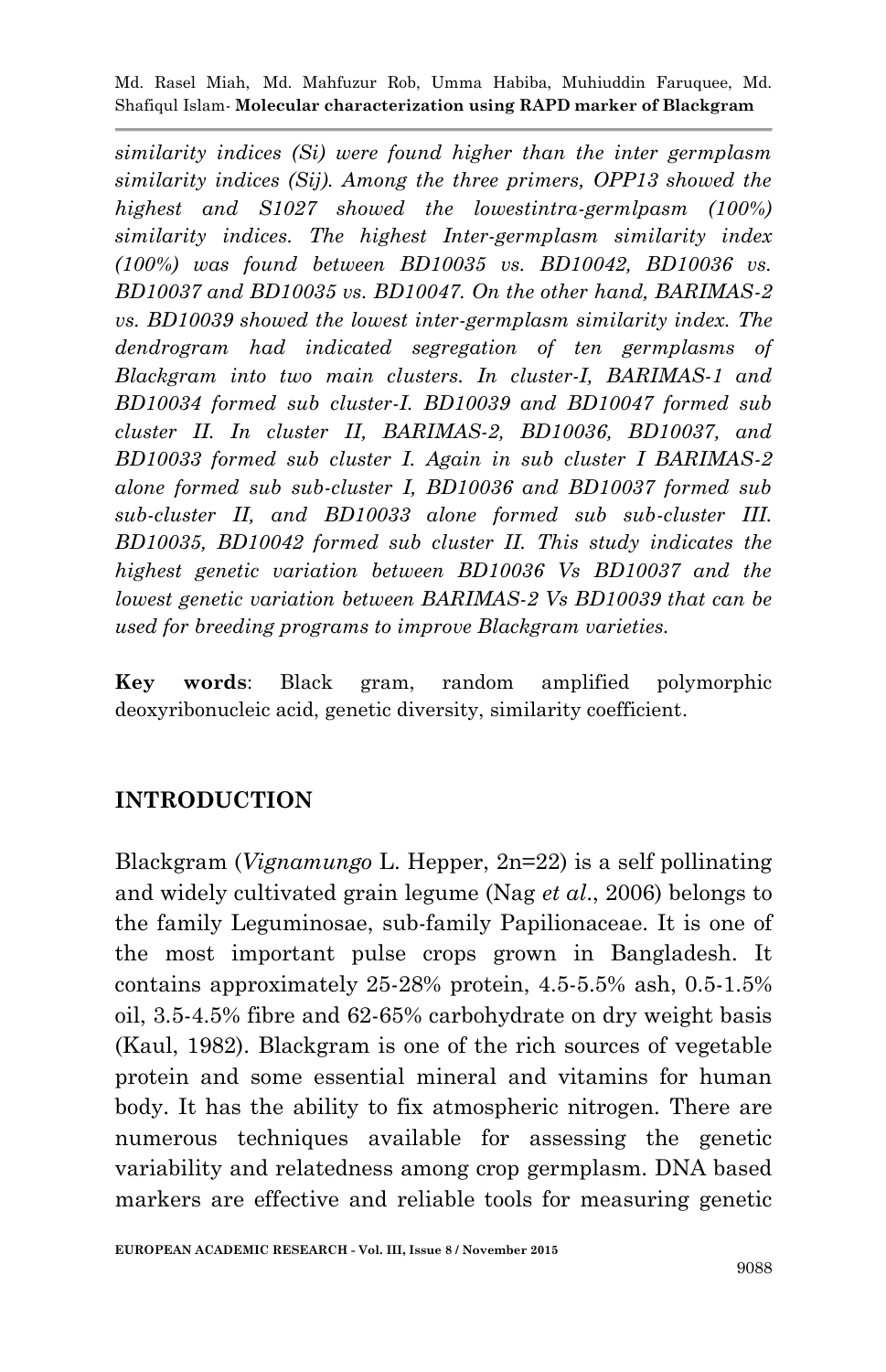diversity in crop germplasm and studying evolutionary relationship. Molecular genetics techniques using DNA polymorphism is increasingly used to characterize and identify a novel germplasm for uses in the crop breeding process (O' Neill *et al*., 2003). The evaluation based on Random Amplified Polymorphic DNA (RAPD) profiles would be suitable for providing such information due to its high level of polymorphism of this technique. Morphological characters facilitate in the identification and selection for the desirable traits (Nisar*et al*., 2008). In recent years, DNA fingerprinting system based on RAPD analysis have been increasingly utilized for detecting genetic polymorphisms in several plant genera. This availability of genetic variability for a given character is a prerequisite for its upgrading by systematic breeding program. The evaluation of the genetic diversity would promote the efficient use of genetic variation in the breeding program (Paterson *et al.,* 1991). The specific objective of the study was to investigate and compare genetic diversity among ten elite genotypes of known origin, using RAPD.

## **MATERIALS AND METHODS**

## **Plant materials and DNA extraction**

Ten blackgram genotypes in Table 1 were used as experimental materials among which BARIMASH-1 and BARIMASH-2 were collected from Pulse Research Division, Bangladesh Agricultural Research Institute (BARI), Joydebpur, Gazipur and the rest of eight germplasms were collected from Plant Genetic Resource Centre (PGRC), Bangladesh Agricultural Research Institute (BARI), Joydebpur, Gazipur. The genotypes used in the study are listed in Table1. Young and healthy leaves were pooled from 20 to 25 days old plant, washed and quickly frozen and powdered using liquid nitrogen. DNA was extracted using the method described by Dellaporta *et al*. (1983).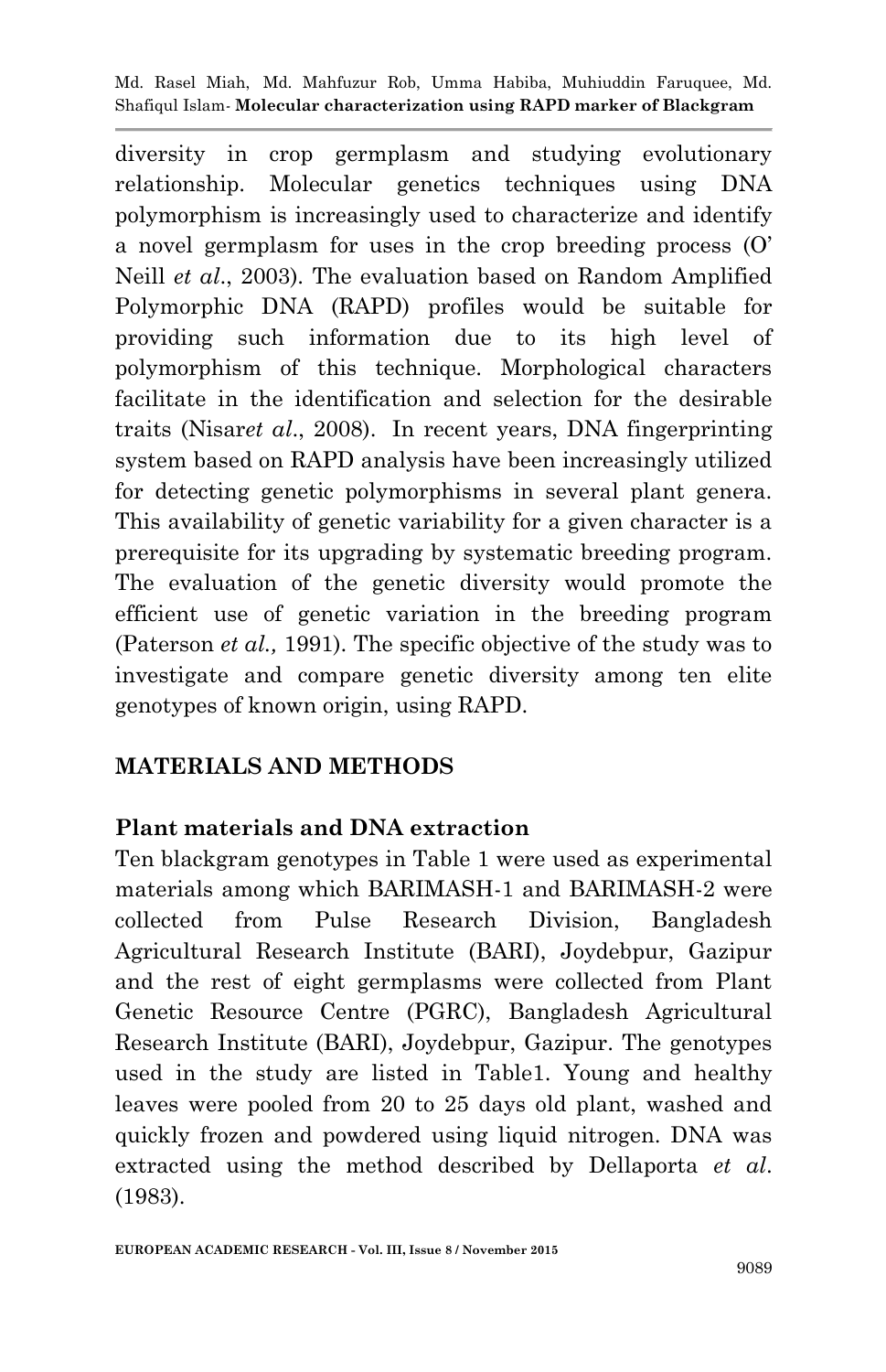| Sl. no.          | Genotype          | Sl.<br>no. | Genotype        |
|------------------|-------------------|------------|-----------------|
|                  | <b>BARIMASH-1</b> | 6          | BD-10036        |
| $\boldsymbol{2}$ | BARIMASH-2        | 7          | <b>BD-10037</b> |
| 3                | <b>BD-10033</b>   | 8          | BD-10039        |
|                  | <b>BD-10034</b>   | 9          | BD-10042        |
| 5                | <b>BD-10035</b>   | 10         | <b>BD-10047</b> |

**Table 1: List of black gram genotypes used in the present study**

### **Confirmation of DNA preparation**

Sometimes isolated genomic DNA contains a large amount of RNA and pigments which usually cause over estimation of DNA concentration on a spectrophotometer. Thus, the DNA samples were evaluated both quantitatively and qualitatively using 0.8% agarose gel.

### **Quantification of DNA concentration**

Different DNA extraction methods provide DNA of widely different purity. Thus, it is necessary to optimize the amount of DNA used in the RAPD analysis to achieve reproducibility and also the strong signal. Below a certain critical concentration of genomic DNA, RAPD amplification is no longer reproducible (Williams *et al.,* 1993). Thus, it is essential to keep on above such critical concentration. It is best to do a series of RAPD reaction using a couple of primers and a set of serial dilutions of each genomic DNA to identify empirically the useful range of DNA concentration, for which reproducible RAPD patterns are obtained.

After confirmation, purity and concentration of genomic DNA was examined by calculating the ratio of the optical density measured at 260 nm using a spectrophotometer and stored in freezer. The test samples were prepared by taking 2μl of each sample in a cuvette containing 2 ml sterile distilled water. The sample was uniformly mixed, placed in spectrophotometer and the absorbance reading was taken at 260 nm. Then the cuvette was rinsed out with sterile water, stamped out on paper wipe, and absorbance reading for each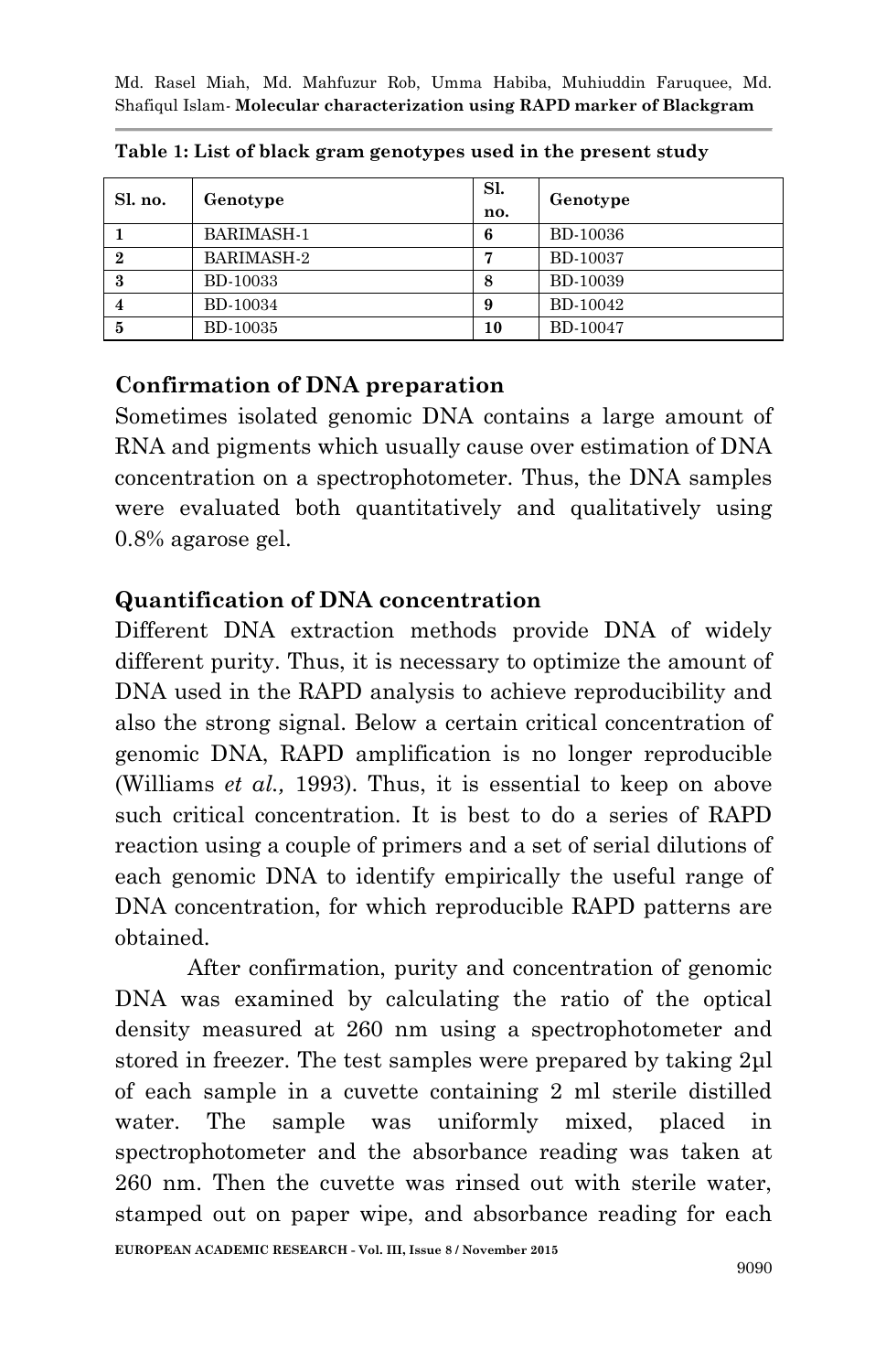sample was recorded in the same way. The results of the DNA concentration were obtained in μg/μl, this results containing a fraction. So, to avoid fraction it was converted in ng/μl  $(1 \mu g =$ 10-3ng). Therefore, the result was multiplied with 1000.

# **Amplification of RAPD markers by polymerase chain reaction (PCR)**

The RAPD analysis was performed at the USDA Biotech Lab, Department of Biotechnology, Faculty of Agriculture, BAU, Mymensingh. To perform amplification of RAPD, a single oligonucleotide of arbitrary DNA sequence is mixed with genomic DNA in the presence of a thermo stable.

DNA polymerase and suitable buffer, and then subjected to temperature cycling conditions typical to the polymerase chain reaction (PCR). The reaction involves repeated cycles, each consisting of a denaturation, a primer annealing and an elongation step. In the first step, the DNA is made single stranded by raising the temperature to 94°C (denaturation).

In the second step, lowering of the temperature to about an optimal annealing temperature, the primer binds to their target sequences on the template DNA (annealing step). In the third cycle, temperature is chosen as where the activity of the thermo stable TaqDNA polymerase is optimal, i.e., usually 72°C. The polymerase then extends the 3' ends of the DNA primer hybrids towards the other primer-binding site. Since this happens at both primer-annealing sites on both the DNA strands, the target fragment is completely replicated. Repeating these three cycles 40 to 50 times results in the exponential amplification of the target between the 5' ends of the two primer binding sites. Amplification products are separated by agarose gel electrophoreses and visualized by ethidium bromide staining.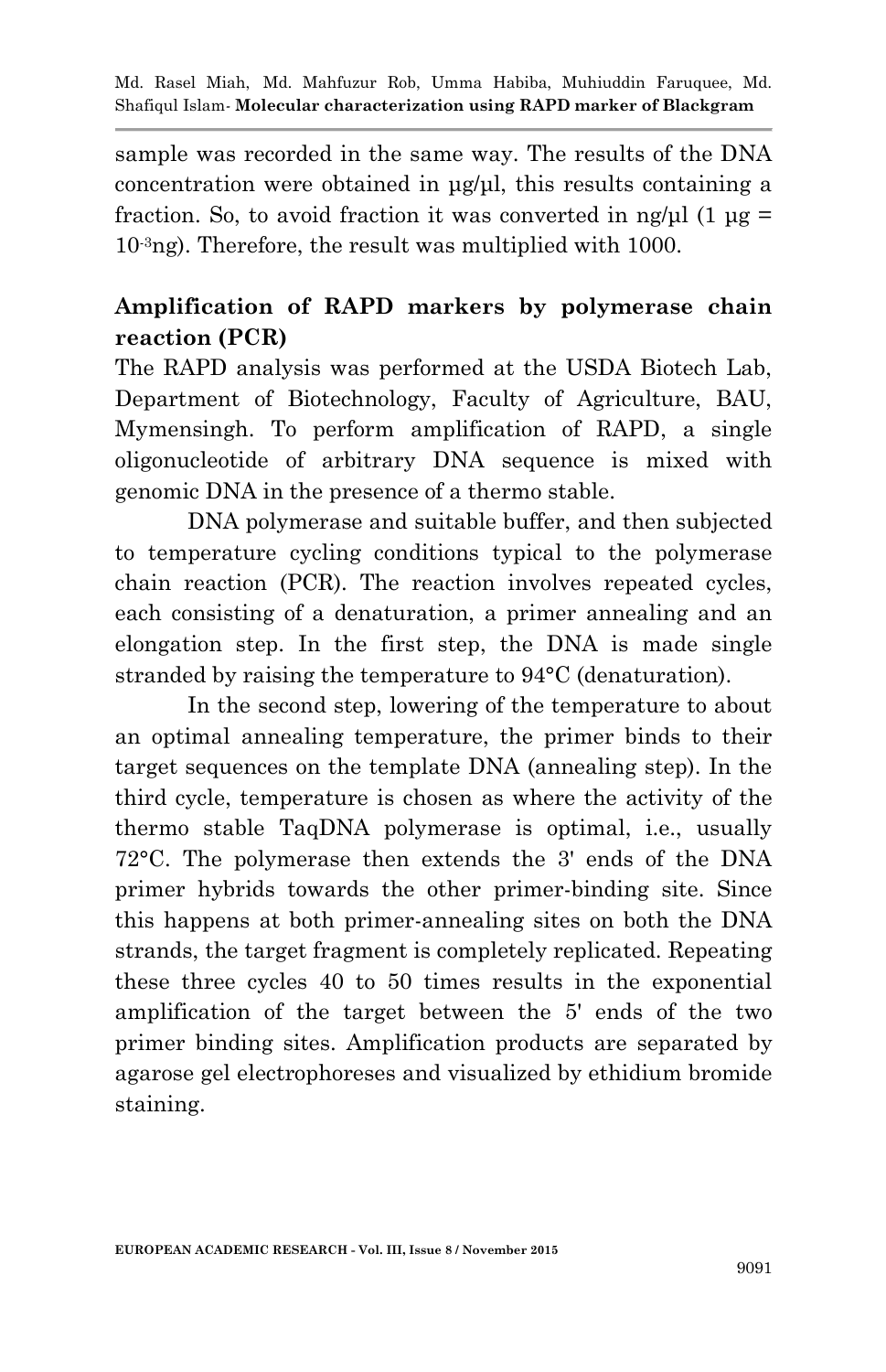### **Primer selection**

Initially, thirteen primers (Table 2) of random sequence were screened on a sub-sample of two randomly chosen individuals from two different varieties to evaluate their suitability for amplifying Blackgram RAPDs that could be scored accurately. Primers were evaluated based on intensity of bands, consistency within individual, presence of smearing, and potential for population discrimination. A final subset of three primers out of thirteen exhibiting good quality banding patterns were selected for analysis of the whole sample set of the ten germplasms of Black gram

| Primer                         | Sequence          | GC content (%) |
|--------------------------------|-------------------|----------------|
| S <sub>1027</sub> <sup>*</sup> | ACGAGCATGG        | 60             |
| S <sub>1184</sub>              | <b>GACGGCTATC</b> | 60             |
| S <sub>1234</sub>              | <b>TCGCAGCGTT</b> | 60             |
| S1239*                         | TGACAGCCCC        | 70             |
| S <sub>1265</sub>              | GAGCTACCGT        | 60             |
| S <sub>1320</sub>              | <b>CTACGATGCC</b> | 60             |
| S <sub>1358</sub>              | <b>ACCCCAACCA</b> | 60             |
| OPA <sub>02</sub>              | TGCCGAGCTG        | 70             |
| OPA <sub>10</sub>              | <b>GTGATCGCAG</b> | 60             |
| PAB <sub>04</sub>              | GGCACGCGTT        | 70             |
| OPAB09                         | GGGCGACTAC        | 70             |
| $OPP13*$                       | GGAGTGCCTC        | 70             |
| OPW19                          | CAAAGCGCTC        | 60             |

**Table 2 Parameters of the random primers used in the present study for screening**

\* Selected for RAPD analysis for all samples of the ten germplasm

### **PCR amplification and agarose gel electrophoresis**

The amplification conditions were based on Williams *et al.*  (1990) with some modification. PCR reactions were performed on each DNA sample in a 10 µ1 reaction mix containing the reagents like 10x Ampli*Taq* polymerase buffer (32µl), dNTPs (32 µl), primers (64µl), MgCl<sub>2</sub> (19.2µl), template DNA (32 µl), Ampli*Taq* DNA polymerase  $(6.4 \mu l)$ , and ddH<sub>2</sub>O  $(134.4 \mu l)$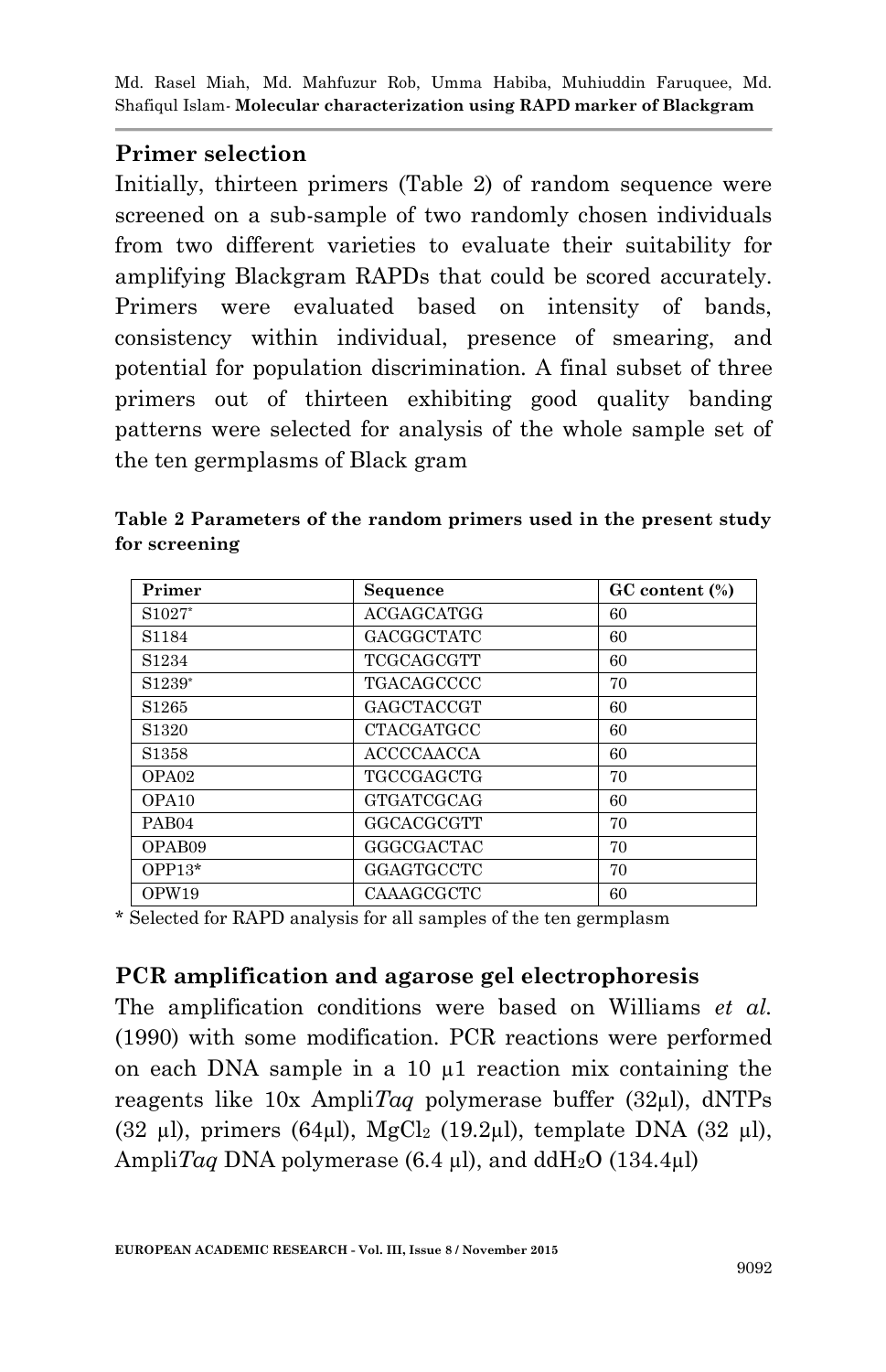During the experiment, PCR buffer, dNTPs, primer, and DNA samples solutions were thawed from frozen stocks, mixed by vortexing and kept on ice. DNA template was pipetted first into PCR tubes compatible with the thermocycler used. A pre-mix was then prepared in the course of the following order: reaction buffer, dNTPs, DNA template, and sterile distilled water. *Taq*polymerase enzyme was then added to the pre-mix. The pre-mix was then mixed up well and aliquoted into the tubes that already contain primer. The tubes were then sealed and placed in a thermocycle and the cycling was started immediately. DNA amplification was performed in an oil-free thermal cycler (Master Cycler Gradient, Eppendorf). The reaction mix was preheated at 94°C for 3 minutes followed 40 cycles of 1 min denaturation at 94°C, 1 min annealing at 36°C and elongation or extension at 72°C for 2 minutes. After the last cycle, a final step of 7 minutes at 72°C was added to allow complete extension of all amplified fragments. After completion of cycling program, reactions were held at 4°C. The amplified product from each sample was separated electrophoretically on 1.4% agarose gel contain ethidium bromide in 1X TBE buffer at 120 V for 1<sup>1</sup> /<sup>2</sup> hrs. Molecular weight marker DNA (1kp &20kp ladder) was eletrophoresed alongside the RAPD reactions. DNA bands were observed on UV-translluminator and photographed by a Gel Documentation System.

### **Data Analysis**

RAPD markers were scored visually of their presence (1) or absence (0), separately for each germplasm of Blackgram and each primer. For more accuracy, two independent persons performed band scoring. Bands not identified by the two readers were considered as non-scorable. The scores obtained using all primers in the RAPD analysis were then pooled for constructing a single data matrix. This was used for estimating polymorphic loci, Nei's (1973) gene diversity, population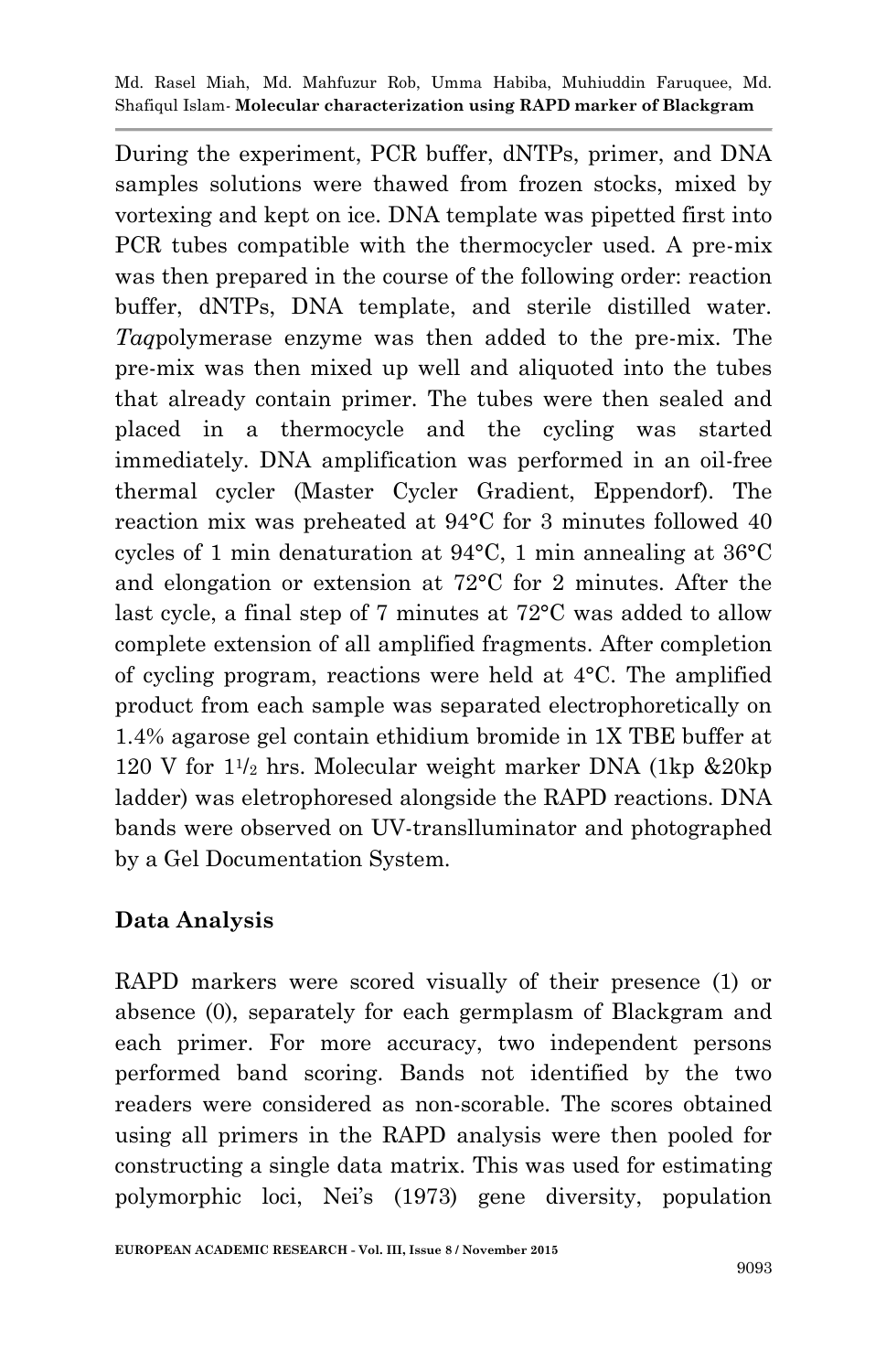differentiation  $(G_{ST})$ , gene flow  $(N_m)$ , gene distance (D) and constructing a UPGMA (Unweighted Pair Group Method of Arithmetic Mean) dendrogram among populations using POPGENE (version 1.31) (Yeh*et al*., 1999) computer program.

Estimation of gene frequencies of RAPD loci was based on the assumption of a two allele system. Of the two alleles, only one is capable of amplification of a RAPD band by primer annealing at an unknown genomic position (locus). The other is the 'null' allele incapable of amplification, mainly because of loss of the primer annealing site by mutation. The two allele assumption is in most cases acceptable, because co-dominant loci showing band shifts are few (Elo *et al*., 1997; Welsh and McClelland, 1990). In this system, only a null homozygote is detectable as negative for the RAPD-band of interest. Under the assumption of Hardy-Weinberg equilibrium, the null allele frequency (q) may be  $(N/n)1/2$ , where N and n are the number of band negative individuals observed and the sample size, respectively. The frequency of the two alleles (P) is 1-q. The assumption of the two allele system enables us to calculate the Nei's genetic distance (Nei's, 1972) from the RAPD pattern. The similarity index values (SI) between the RAPD profiles of any two individuals on the same gel were calculated from RAPD markers according to the following formula:

Similarity Index (SI) = 
$$
2N_{AB}/(N_A + N_B)
$$

Where, NAB is the number of RAPD bands shared by individual A and B and  $N_A$  and  $N_B$ , are the numbers of fragment scored for each individual respectively (Lynch, 1990). Within germplasm similarity [Si] was calculated as the average of SI across all possible comparisons between individuals within a germplasm. Between germplasm similarity  $(S_{ii})$  was calculated as the average similarity between randomly paired individuals from germplasm I and j (Lynch, 1998).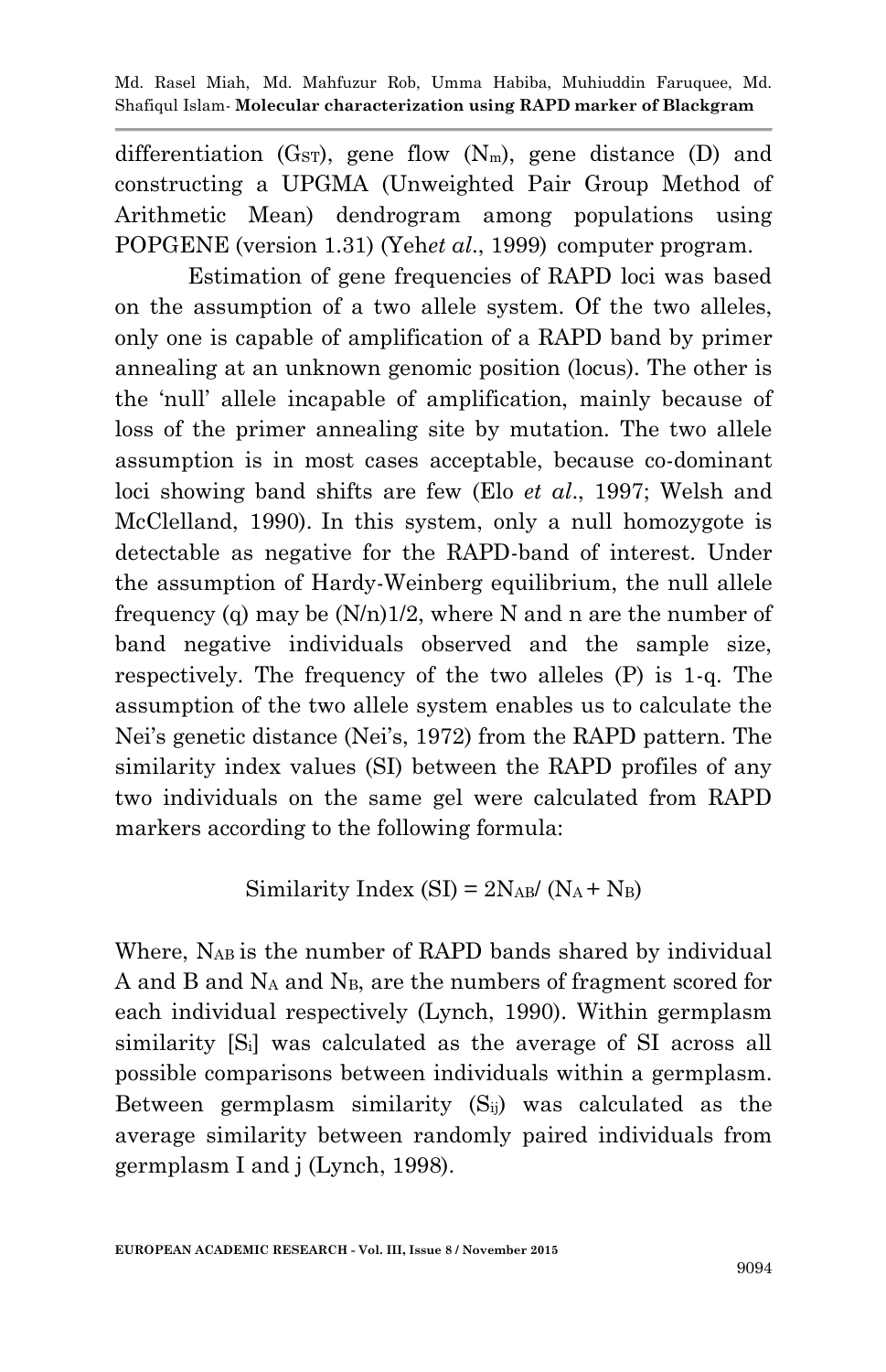### **RESULTS AND DISCUSSION**

#### **Primer selection and RAPD patterns**

Among the thirteen primer tested, tree primer (S1027, S1239 and OPP13) produced comparatively higher number of high intensity bands with minimal smearing. These three primers produced a total of 24 band of which 9(37.5%) was considered as polymorphic (Table 11). The banding patterns of different germplasms using primers S1027, S1239 and OPP13 were showed in figure 1, 2 and 3, respectively. The maximum number of bands (10) was produced by the primer S1239 followed by OPP13 (8), whereas the least number (6) was generated by primer S1027. Srivastava *et al.* (2011) observed 3 to 14 bands and the average number of markers produced per primer was 8.6. Shafique *et al.* (2011) revealed 1-5 amplified fragments through RAPD marker. On the other hand, the primer S1027 amplified higher percentage of polymorphic bands (16.67%), while the primer S1239 generated the least (8.33%) polymorphic bands. The average scorable and polymorphic bands produced by the three primers were 9, and 3, respectively. Weak bands results from low homology between the primer and the pairing site on the DNA strand (Thormann *et al*., 1994).

| Primer<br>codes   | <b>Sequences</b><br>$(5' - 3')$ | Total no. of<br>bands<br>scored | No. of<br>Polymorphic<br>bands | $%$ of<br>polym-<br>orphic<br>band |
|-------------------|---------------------------------|---------------------------------|--------------------------------|------------------------------------|
| S <sub>1027</sub> | <b>ACGAGCATGG</b>               |                                 |                                | 66.67                              |
| S1239             | <b>TGACAGCCCC</b>               | 10                              | 2                              | 20.00                              |
| OPP13             | GGAGTGCCTC                      | 8                               | 3                              | 37.50                              |
| Total             |                                 | 24                              | 9                              | 37.50                              |

Avg.  $\begin{array}{|c|c|c|c|c|c|c|c|} \hline \end{array}$  8  $\begin{array}{|c|c|c|c|c|} \hline \end{array}$  37.50

**Table 3. RAPD primers with corresponding bands scored together with polymorphic bands observed in ten Blackgram germplasms**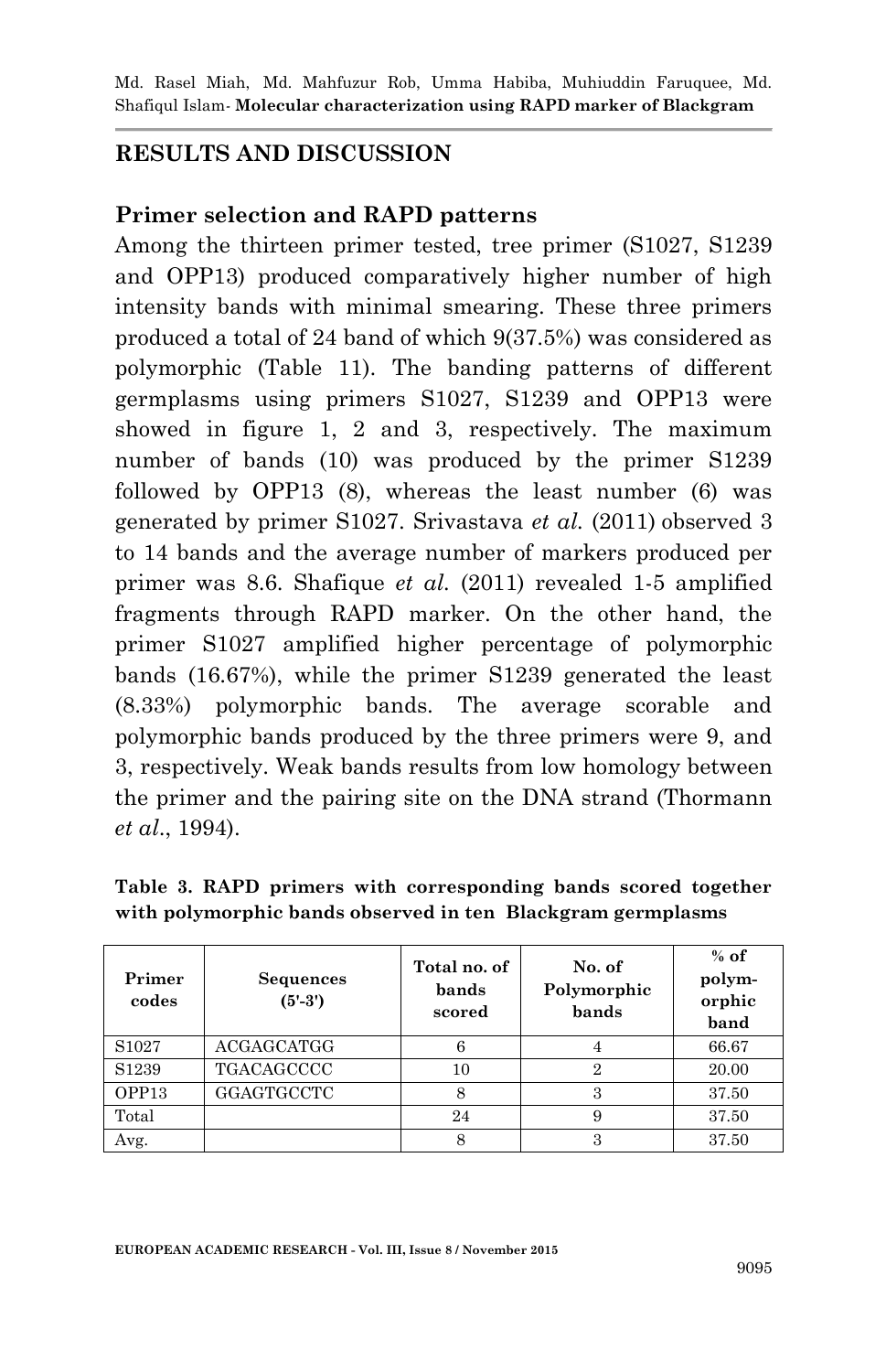

Fig. 3. RAPD profiles of ten germplasms of Blackgram using OPP13 primer

## **Frequency of polymorphic loci**

The DNA polymorphisms were detected according to the presence and absence of bands. Absence of bands may be caused by failure of primers to anneal a site in some individuals due to nucleotide sequence differences or by insertions or deletions in primer sites (Clark and Lanigan, 1993). Frequencies of polymorphic RAPD markers are shown in Table 12. According to the results in Table 12, BARIMASH-1 showed highest gene frequencies comparative to the other germplasms and BD10035 showed less gene frequencies. The ability to resolve genetic variation may be more directly related to the number of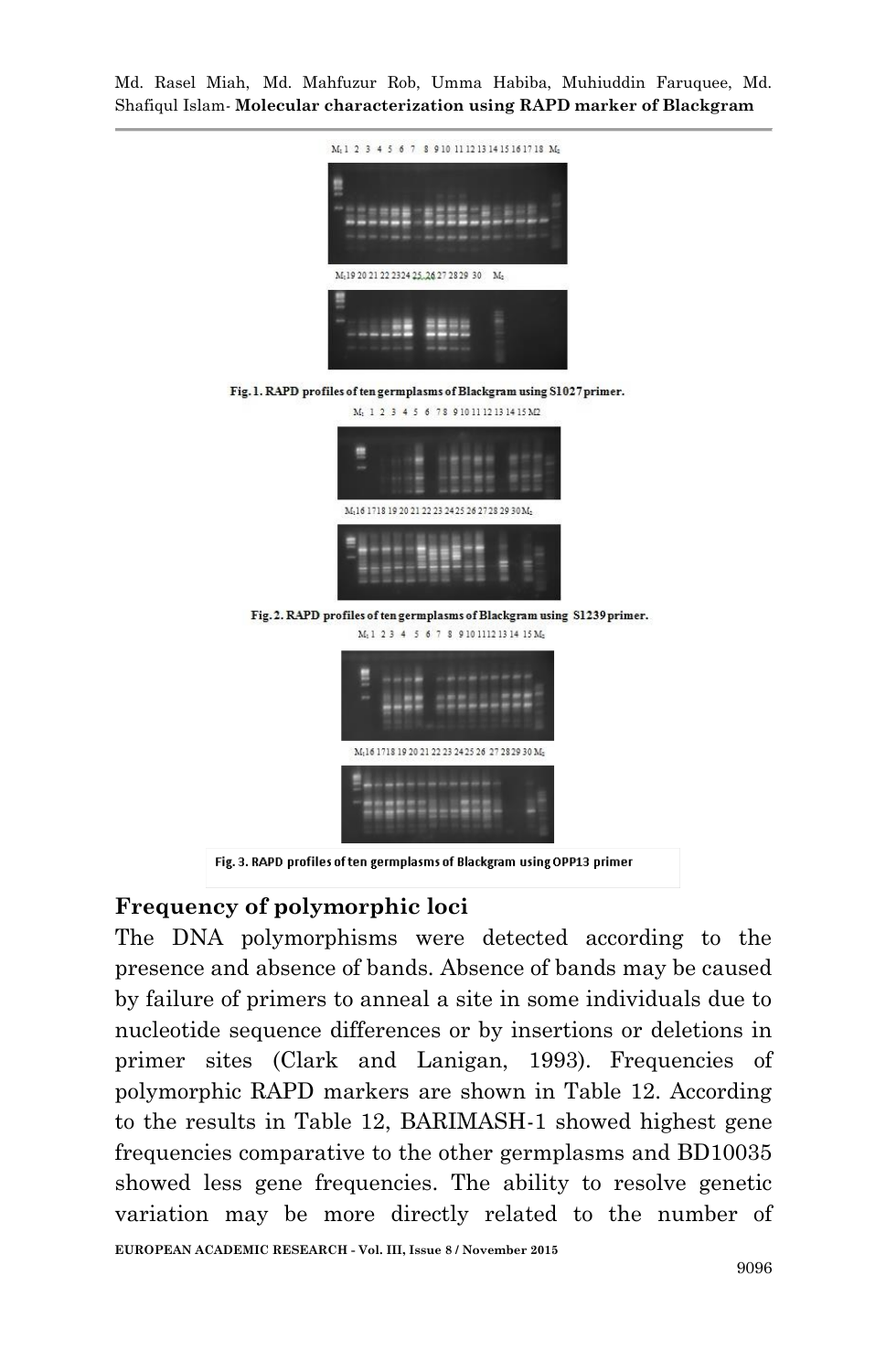polymorphism detected by the marker techniques and the percentage of polymorphic RAPDs. However, it does not correlate with the influence of rare and common alleles on the genetic diversity as a fragment of the lowest frequency has the same importance as a fragment with the highest frequency across the genome (Welsh and McClelland, 1990; Ehlers and Hall, 1997).

### **Intra-germplasm similarity indices (Si)**

The intra-germplasm similarity indices (Si) were found higher (ranged from 94.44-100% with an average of 98.26 %) than the inter germplasm similarity indices (Sij) ranging from 86.81- 100% with an average of 93.39%. This implies that individuals within each germplasms are genetically more similar into each other, as it expected to be, than to individuals from all other germplasms. Highest (100%) intra germplasm similarity indices were found in BD-10035, BD-10036, BD-10037, BD-10039, BD-10047. On the other hand, BARIMASH-1 (94.44%) showed the lowest Intra-germplasm similarity indices. Among the three primers, OPP13 showed highest intra-germlpasm (100%) similarity indices while S1027 generated lowest intragermplasm similarity indices (95.52%).

## **Inter-germplasm similarity indices (Sij)**

Inter-germplasm means of the pair-wise similarity indices (Sij) ranged from 86.81% to 100%. The highest Inter-germplasm similarity index (100%) was found between BD10035 vs. BD10042, BD10036 vs. BD10037 and BD10035 vs. BINADHAN-7 (Table 13.B). So the genetic distance between these variety pair was lower. On the other hand, BARIMASH-2 vs. BD10039 showed the lowest inter-germplasm similarity index (86.81%) and also BD10037 vs. BD10039 and BD10036 vs BD10039 (88.03%), BARIMASH-1 vs. BD10035 (88.57%) and BARIMASH-1 vs. BD10042 (88.57%) were found lower. Thus a greater genetic distance between these germplasm exists. Inter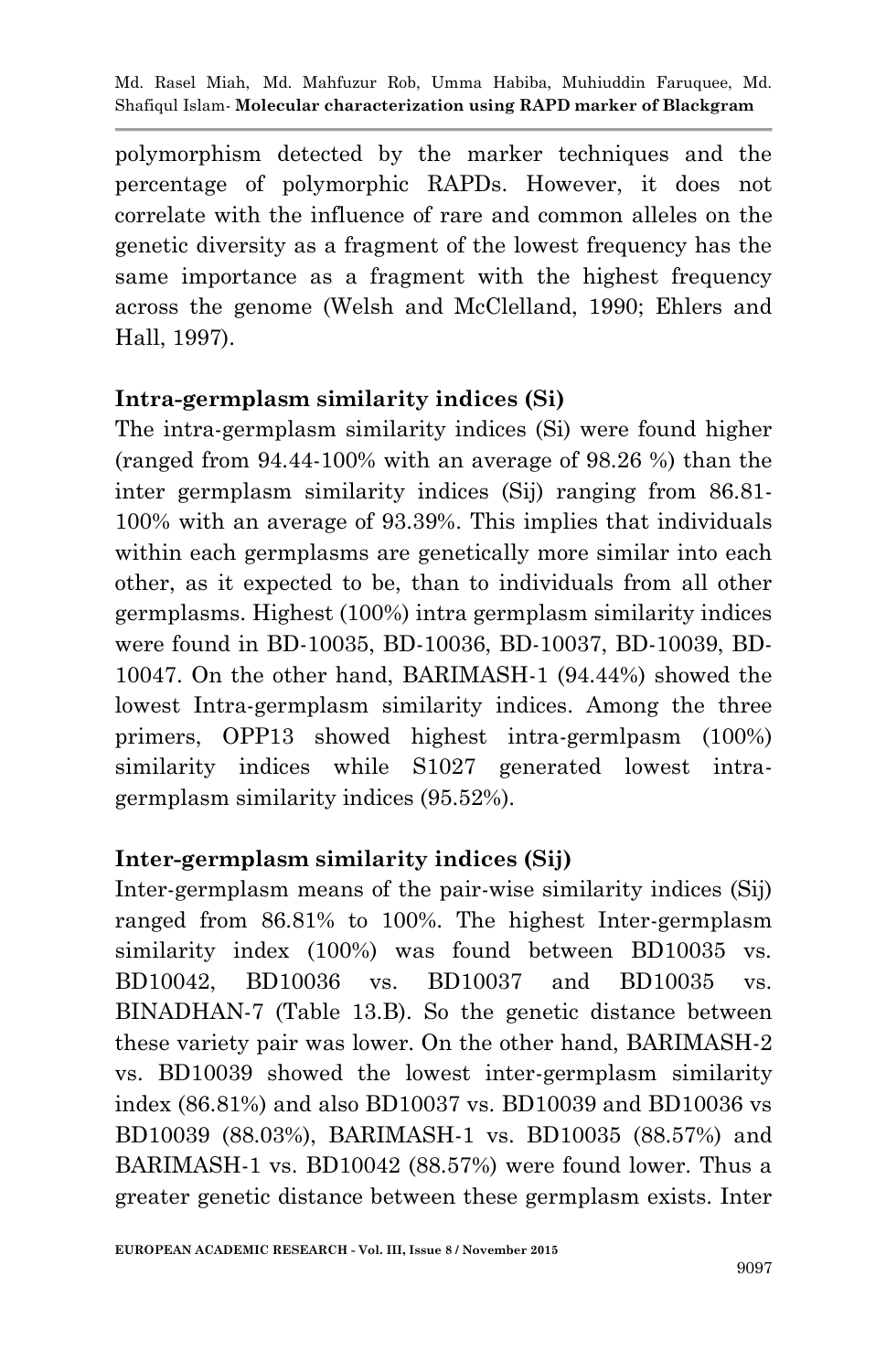germplasm similarity indices for three primers were 89.81%, 99.24% and 91.49% for S1027, S1239 and OPP13 respectively.

# **Gene diversity and frequency of polymorphic loci**

Genetic diversity within the germplasm for three primers is given in Table 14. The overall Nei's (1973) gene diversity and Shannon's Information indices were 0.1113 and 0.1711, respectively. High value of gene diversity (0.0407) and Shannon's Information index (0.0568) were found in BD10034 and BD10039. The lowest level of gene diversity and Shannon's Information index were found 0.0203 and 0.0284 in BARIMASH-1.

# **Nei's (1972) genetic identity and genetic distance**

The highest Nei's (1972) genetic distance (1.00) was observed in BD10035 Vs BD10042 and BD10035 Vs BD10035 germplasms pairs whereas, the lowest genetic distance (0.79) was estimated in BARIMASH-2 Vs BD10039 germplasms pair (Table 12). Furthermore, high level of genetic distance was found in BARIMASH-1 Vs BD10034 (0.97); BARIMASH-2 Vs BD10033 (0.97); BARIMASH-2 Vs BD10036 (0.99) also for BD10033 Vs BD10036 and BD10033 Vs BD10037 (0.99) germplasms pair. A wide range of genetic distance observed between PGRC germplasm indicates a large genetic diversity among them. Low level of genetic distance was observed in BD10033Vs BD10039 (0.80); BARIMASH-2 Vs BINADHAN-7(0.82) germplasms pair. It indicates less diversity among them.

| Locus             | No. of<br>polymorphic<br>loci | Percentage | Nei's<br>(1973)<br>gene<br>diversity | Shannon's<br>Information<br>index |
|-------------------|-------------------------------|------------|--------------------------------------|-----------------------------------|
| <b>BARIMASH-1</b> | $\overline{2}$                | 8.33       | 0.03<br>$\pm 0.11$                   | 0.05<br>$\pm 0.17$                |
| <b>BARIMASH-2</b> |                               | 4.17       | 0.02<br>$\pm 0.10$                   | 0.03<br>$\pm 0.14$                |
| <b>BD10033</b>    | റ                             | 8.33       | 0.03                                 | 0.05                              |

**Table 4. Genetic diversity for three primers in all cultivars**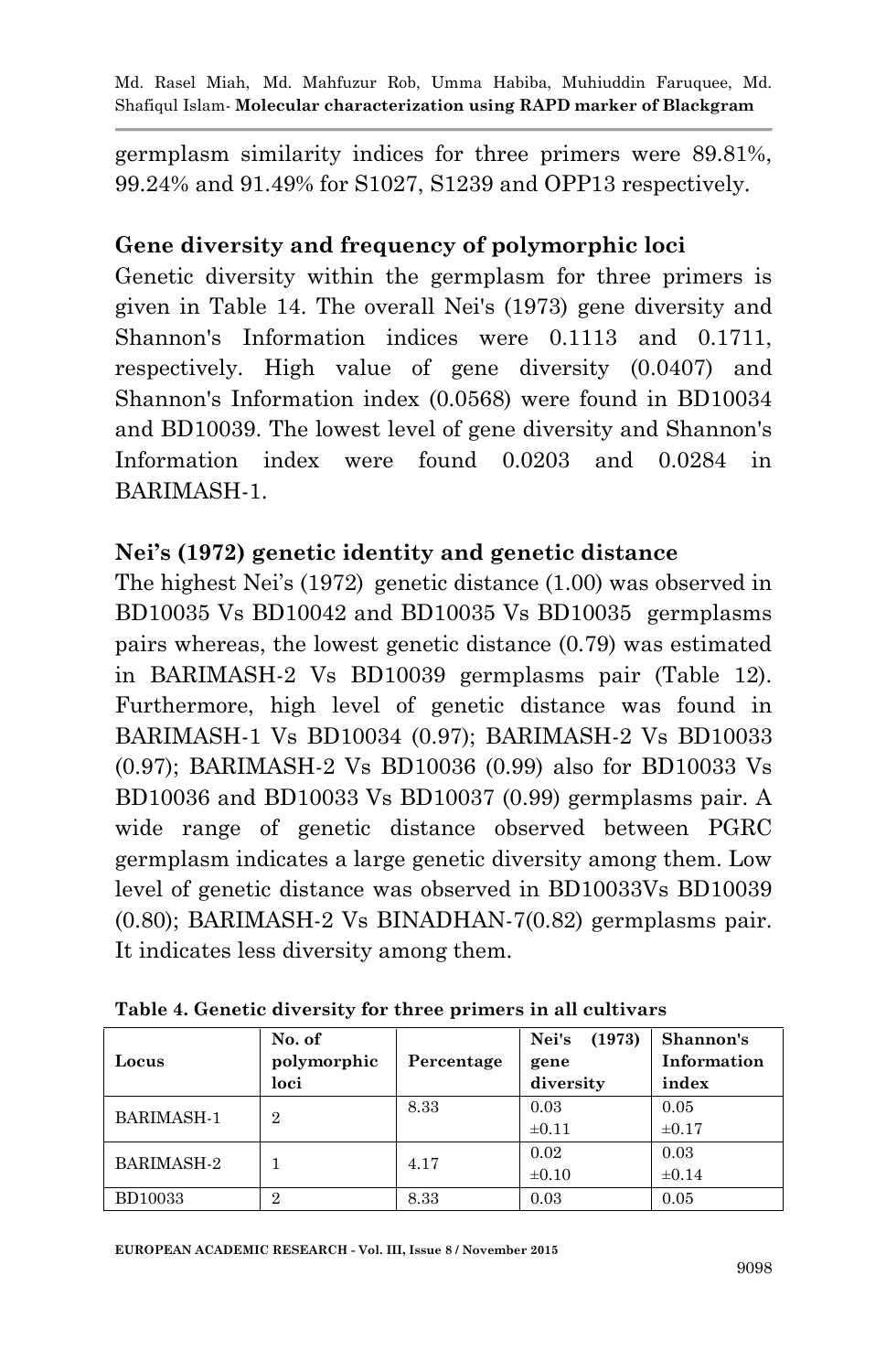|                |                |       | $\pm 0.11$ | $\pm 0.17$ |
|----------------|----------------|-------|------------|------------|
| <b>BD10034</b> | $\overline{2}$ | 8.33  | 0.04       | 0.06       |
|                |                |       | $\pm 0.14$ | $\pm 0.19$ |
| <b>BD10035</b> | $\Omega$       | 0.0   | 0.0        | 0.0        |
| <b>BD10036</b> | $\overline{0}$ | 0.0   | 0.0        | 0.0        |
| <b>BD10037</b> | $\Omega$       | 0.0   | 0.0        | 0.0        |
| <b>BD10039</b> | $\overline{2}$ | 8.33  | 0.04       | 0.06       |
|                |                |       | $\pm 0.14$ | $\pm 0.19$ |
| BD10042        | $\Omega$       | 0.0   | 0.0        | 0.0        |
| BINADHAN-7     | $\Omega$       | 0.0   | 0.0        | 0.0        |
| Overall        | 9              | 37.50 | 0.11       | 0.17       |
|                |                |       | $\pm 0.18$ | $\pm 0.26$ |

#### **Dendrogram**

A dendrogram based on Nei's (1972) genetic distance using UPGMA, indicates segregation of ten germplasm of Blackgram into two main clusters: BARIMASH-1, BD10034, BD10039 and BINADHAN-7 grouped in cluster-I while BARIMASH-2 BD10036, BD10037, BD10033, BD10035 and BD10042 in cluster-II (Fig. 4). In cluste-I, BARIMASH-1 and BD10034 formed sub cluster-I. They were similar at 96.61 % similarity indices. BD10039 and BINADHAN-7 formed sub cluster II. They were similar at 91.06 % similarity indices. In cluster II, BARIMASH-2, BD10036, BD10037, and BD10033 sub cluster I. Again in sub cluster I BARIMASH-2 alone formed sub subcluster I, BD10036 and BD10037 formed sub sub-cluster II, they were similar at 100 % similarity indices and BD10033 alone formed sub sub-cluster III. BD10035, BD10042 formed sub cluster II. They were similar at 100 % similarity indices. This study indicates the highest genetic variation between BD10036 Vs BD10037 and the lowest genetic variation between BARIMASH-2 Vs BD10039 that can be used for breeding programmes that aim to improve Blackgram varieties. The results also revealed that the genetic base among these Blackgram.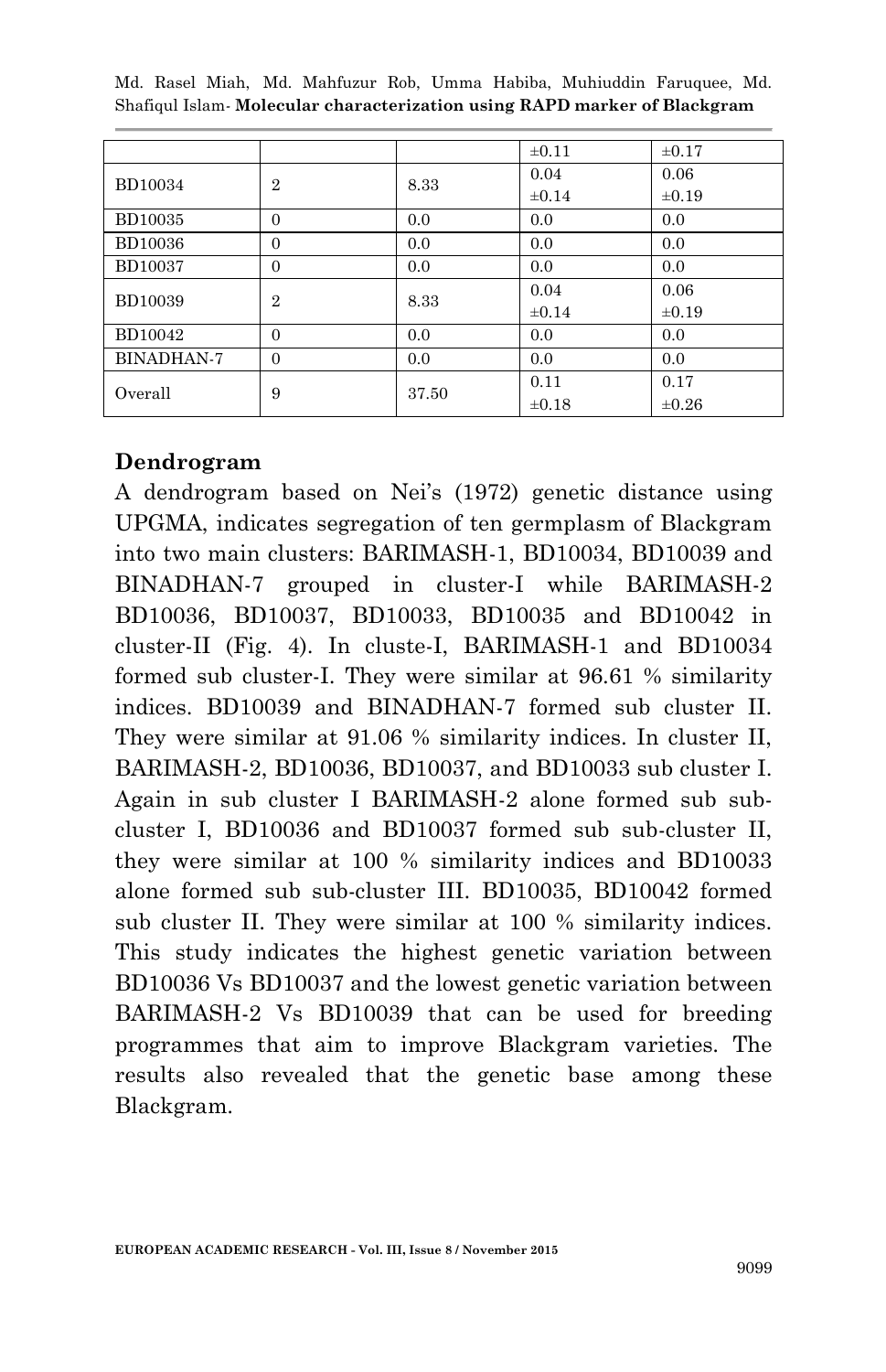# **CONCLUSION**

The RAPD technique was used for assessing genetic variation and relationship among 10 Blackgram genotypes. Thirteen decamer random primers were initially screened and finally 3 primers S1027, S1239, and OPP13 were selected for the analysis. RAPD makers were amplified by PCR technique, separated in 1.4% agarose gel electrophoretically, stained in ethidium bromide solution and finally visualized on uv transilluminator.

A total of 24 RAPD bands were scored of which 9 polymorphic amplification products were obtained by using these primers. The highest number of bands (10) was produced by the primer S1239 followed by OPP13 (8), whereas the least number of bands was  $(6)$  generated by the primer S1027. BARIMAS-1showed highest gene frequencies comparative to the other germplasms and BD10035 showed lowest gene frequencies.

The intra-germplasm similarity indices (Si) were found higher than the inter germplasm similarity indices (Sij). Among the three primers, OPP13 showed highest intra-germplasm (100%) similarity indices while S1027 generated lowest intragermplasm similarity indices (95.52%). The highest Intergermplasm similarity index (100%) was found between BD10035 vs. BD10042, BD10036 vs. BD10037 and BD10035 vs. BD10047. On the other hand, BARIMASH-2 vs. BD10039 showed the lowest inter-germplasm similarity index. BARIMAS-1showed the lowest Intra-germplasm similarity indices. Highest intra-germplasm similarity indices was found in BD10035, BD10036, BD10037, BD10039, BD10047.

High value of gene diversity (0.0407) and Shannon's Information index (0.0568) were found in BD10034 and BD10039. The lowest level of gene diversity and Shannon's Information index were found 0.0203 and 0.0284 in BARIMAS-1.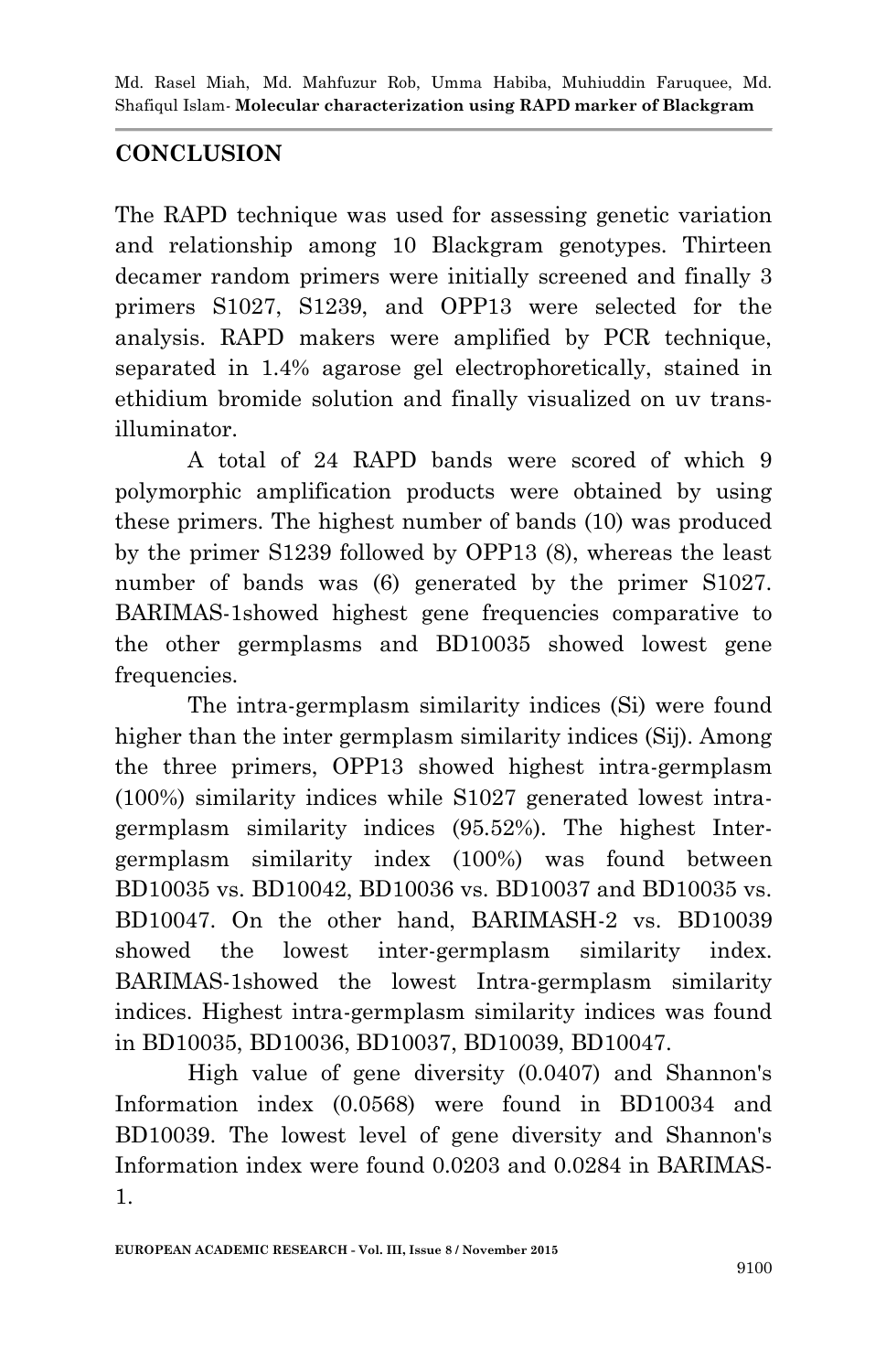Following the Unweighted Pair Group Method of Arithmetic Means (UPGMA) the 10 genotypes of Blackgram were grouped into 2 main clusters namely Cluster I and Cluster II. BARIMAS-1, BD10034, BD10039 and BD10047grouped in cluster-I while BARIMAS-2, BD10036, BD10037, BD10033, BD10035 and BD10042 in cluster-II. In cluste-I, BARIMAS-1and BD10034 were formed sub cluster-I. BD10039 and BD10047 formed sub cluster II. In cluster II, BARIMAS-2, BD10036, BD10037, and BD10033 sub cluster I. Again in sub cluster I, BARIMASH-2 alone formed sub sub-cluster I, BD10036 and BD10037 formed sub sub-cluster II, and BD10033 alone formed sub sub-cluster III. BD10035, BD10042 formed sub cluster II.

Genotypic variations based on molecular characterization indicated that genotypes belonging to different clusters depend on their genetic components itself, but not at geographical origin at all. Therefore, it could be concluded that for further research programme, especially for hybridization, genotype could be selected from different clusters will be provided maximum heterosis regarding yield. In conclusion, the result of the present experiment revealed that the variability existed among the selected Blackgram genotypes was not so wide. This variability may be also used for selection of superior genotypes for commercial cultivation at farmer's level as well as for breeding new genotypes of Blackgram in our country.

### **REFERENCES**

- Clark, AG. and Langigan, CMS. 1993. Prospects for estimating nucleotide divergence with RAPDs. *Journal of Molecular Evolution,* 10: 1096-1111.
- Dellaporta, SL., Wood, J., and Hicks, JB. 1983 A plant DNA minipreparation: version II. Plant Mol Biol, 1:19–21.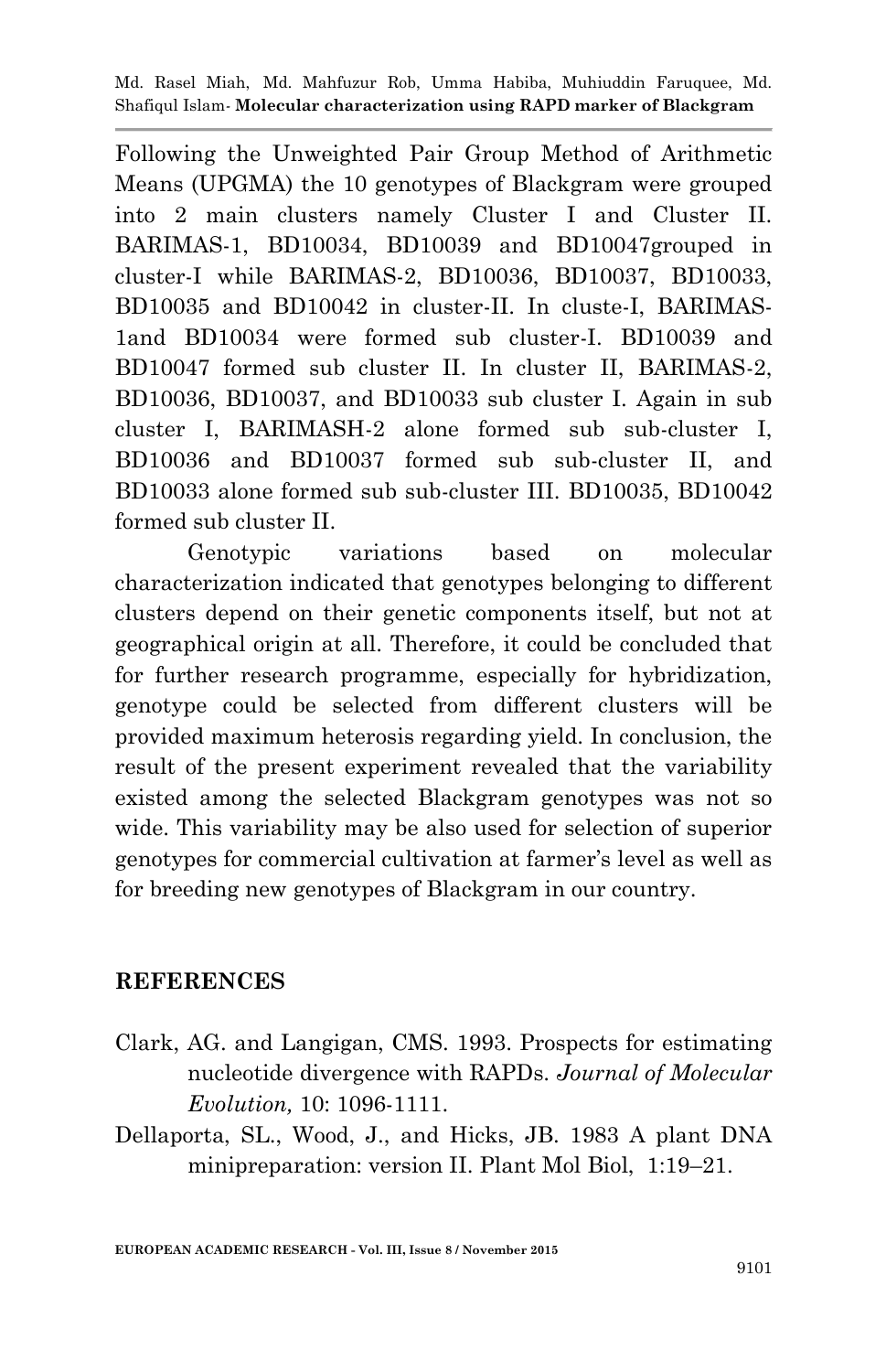- Ehlers, JD., and Hall, AE. 1997. Genotypic classification of cowpea based on responses to heat and photoperiod. *Crop Science*, 36: 673-679.
- Elo, K., Ivanoff, S., Vuorinen, JA., and Piironen, J. 1997. Inheritance of RAPD markers and detection of interspecific hydridization with brown trout and Atlantic salmon. *Aquaculture*. 152: 55-65.
- Kaul, AK. 1982. Pulses in Bangladesh. Bangladesh Agricultural research council (BAARC). Farmgate, Dhaka.p.19.
- Lynch, M. 1990. The similarity index and DNA fingerprinting. *Molecular Biology Evolution,* 7: 478-484.
- Lynch, M. 1998. Analysis of population genetic structure by DNA fingerprinting. In: DNA fingerprinting approaches and applications. Burke, T., Dolf, G., Jeffreys, A. J., and Wolf, R. (Eds.). Basel, Switzerland. pp. 113-126.
- Nei's, M. 1972. Genetic distance between populations. *American Naturalist,* 106: 283-292.
- Nei's, M. 1973. Analysis of gene diversity in subdivided populations*. Proceeding National Academy of Science,* 70: 3321-3323.
- Nisar, M., Ghafoor, A., Rashid, KM., Ahmad, H., Qureshi, AS. and Ali, H. 2008. Genetic Diversity and geographic Relationship among Local and Exotic Chickpea Germplasm. *Pakistan Journal of Botany,* 39: 1575-1581.
- O'Neill. R., Snowdon, RJ. and Kohler, W. 2003. Population genetics aspects of biodiversity. *Progress Botany, 64:*  115-137.
- Paterson, AH., Damon, S., Hewitt, JD., Zamir, D. and Rabinowitch, HD. 1991. Mendelian factors underlying quantitative traits in tomato: comparison across species, generations, environments. *Genetics,* 127: 181–197.
- Srivastava, P., Pandey, A. and Sinha, DP. 2011. Genetic diversity analysis in different varieties of blackgram using RAPD markers. *Journal of Plant Breeding and Crop Science,* 3: 53-59